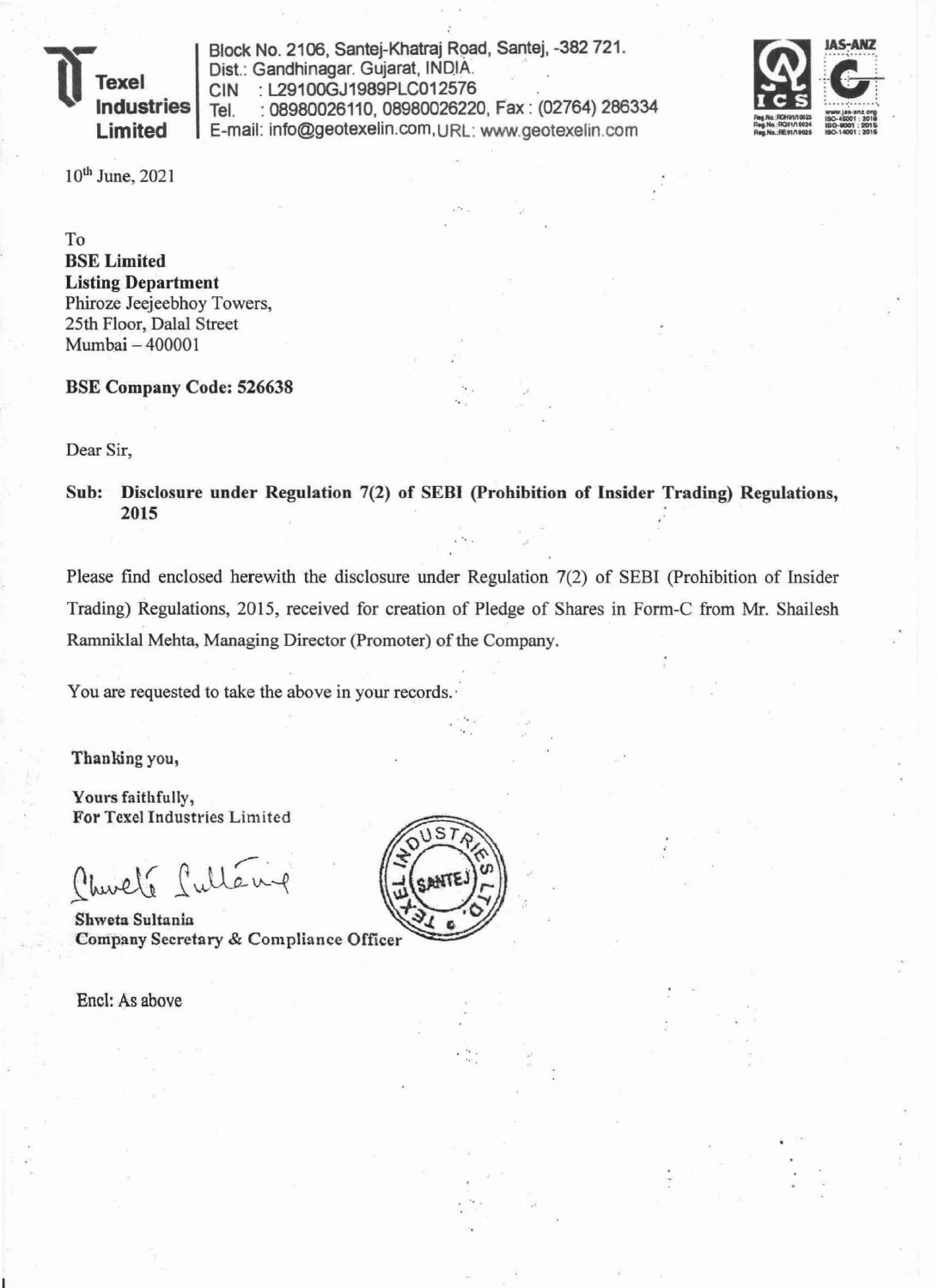## FORM-C

SEBI (Prohibition of Insider Trading) Regulations, 2015 [Regulation 7 (2) read with Regulation 6(2) - Continual disclosure] Name of the Company: Texel Industries Limited

ISIN of the Company: INE594V01028

Details of change in holding of Securities of Promoter, Member of the Promoter Group, Designated Person or Director of the Company and immediate relatives of such persons and other such persons as mentioned in Regulation 6(2)

| PAN,<br>Name,<br>CIN/DIN,<br>& address with<br>contact nos. | Categor<br>of<br>Person<br>(Promot<br>er/mem<br>of<br>ber<br>the<br>promote<br>group/d<br>esignate<br>person/<br>Director<br>s/immed<br>iate<br>relative<br>to/others<br>etc.) | Securities<br>held<br>prior to acquisition<br>/ disposal                                                                                                   |                                       | Securities acquired/Disposed<br>$\mathbf{A}$                                                                                                               |           |                        |                                                                                                                                  | Securities held post<br>acquisition/disposal                                                                                                               |                                       | Date of allotment<br>advice/ acquisition<br>of shares/<br>disposal of shares,<br>specify |                                          | of<br>Date<br>intimation<br>to company | Mode<br>of<br>acquisi<br>tion<br>/dispos                                                                                                            | Excha<br>nge on<br>which<br>the<br>trade |
|-------------------------------------------------------------|--------------------------------------------------------------------------------------------------------------------------------------------------------------------------------|------------------------------------------------------------------------------------------------------------------------------------------------------------|---------------------------------------|------------------------------------------------------------------------------------------------------------------------------------------------------------|-----------|------------------------|----------------------------------------------------------------------------------------------------------------------------------|------------------------------------------------------------------------------------------------------------------------------------------------------------|---------------------------------------|------------------------------------------------------------------------------------------|------------------------------------------|----------------------------------------|-----------------------------------------------------------------------------------------------------------------------------------------------------|------------------------------------------|
|                                                             |                                                                                                                                                                                | Type<br>of<br>securit<br>ies<br>(For<br>eg.<br><b>Shares</b><br>Warra<br>nts,<br>Conve<br>rtible<br>Deben<br>tures.<br>Rights<br>entitle<br>ments<br>etc.) | No. and<br>$%$ of<br>shareholdi<br>ng | Type<br>of<br>securit<br>ies<br>(For<br>eg.<br><b>Shares</b><br>Warra<br>nts,<br>Conve<br>rtible<br>Deben<br>tures,<br>Rights<br>entitle<br>ment,<br>etc.) | No.       | Value<br>$\mathcal{I}$ | Transact<br>ion<br>Type<br>(Purchas<br>e/sale<br>Pledge /<br>Revocat<br>ion/<br>Invocati<br>on/<br>Others-<br>please<br>specify) | Type<br>of<br>securit<br>ies<br>(For<br>eg.<br><b>Shares</b><br>Warra<br>nts,<br>Conve<br>rtible<br>Deben<br>tures,<br>Rights<br>entitle<br>ment,<br>etc.) | No. and<br>$%$ of<br>shareholdi<br>ng | Fro<br>m                                                                                 | To                                       |                                        | al (on<br>market<br>public/<br>rights/<br>prefere<br>ntial<br>offer/<br>off<br>market<br>/ Inter-<br>se<br>transfe<br>r.<br><b>ESOPs</b><br>, etc.) | was<br>execut<br>ed                      |
|                                                             | $\overline{2}$                                                                                                                                                                 | 3                                                                                                                                                          | 4                                     | 5                                                                                                                                                          | 6         | $\overline{7}$         | 8                                                                                                                                | 9                                                                                                                                                          | 10                                    | 11                                                                                       | 12                                       | 13                                     | 14                                                                                                                                                  | 15                                       |
| Shailesh<br>Ramniklal<br>Mehta;<br>PAN:-<br>ABHPM1063D;     | Managi<br>ng<br>Director<br>(Promot<br>er)                                                                                                                                     | Equity<br><b>Shares</b>                                                                                                                                    | 10,74,725<br>(20.58%)                 | Equity<br><b>Shares</b>                                                                                                                                    | 10,44,585 | Rs.<br>6,58,08,855/-   | Creation<br>of<br>Pledge                                                                                                         | Equity<br><b>Shares</b>                                                                                                                                    | 10,74,725<br>(20.58%)                 |                                                                                          | Date of Creation of<br>Pledge-09/06/2021 | 10.06.2021                             | N.A.                                                                                                                                                | N.A.                                     |

Page 1 of 2

STMELL